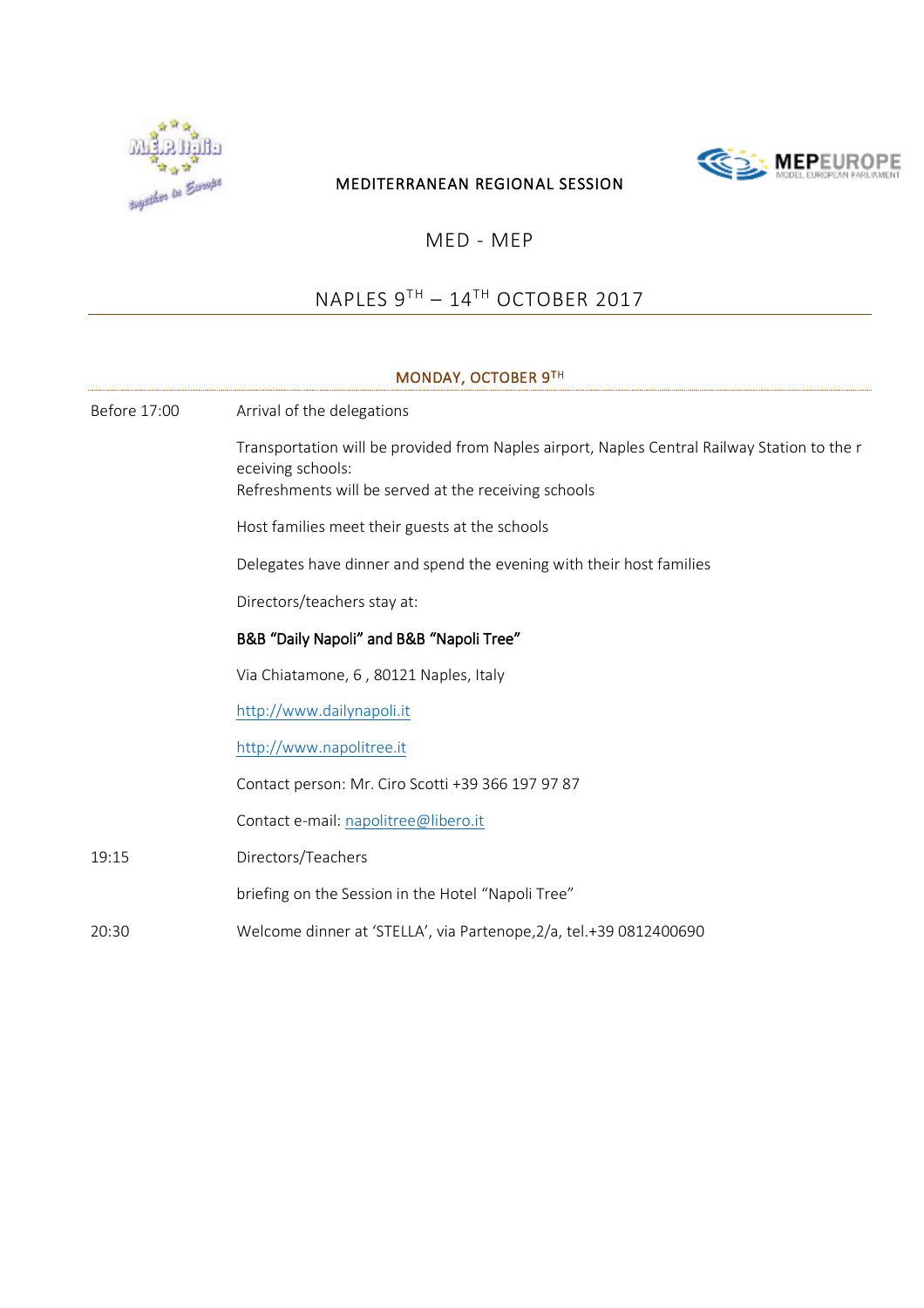## TUESDAY, OCTOBER 10TH

| 09: 30 -12:00 | Opening Ceremony of the MED - MEP Session                                             |
|---------------|---------------------------------------------------------------------------------------|
|               | Sala del Capitolo, Complesso Monumentale                                              |
|               | Convento San Domenico Maggiore, Piazza San Domenico Maggiore                          |
|               | Delegates and directors/teachers have to be present at 08:30                          |
|               | Welcome speech:                                                                       |
|               | Francesco Longobardi, President of the GA, Mep Naples                                 |
|               | Speakers:                                                                             |
|               | Luigi de Magistris, Mayor of Naples                                                   |
|               | Console Generale di Francia, Jean-Paul Seytre                                         |
|               | Console Generale di Spagna, José Luis Solano Gadea                                    |
|               | Representative of Naples Schools                                                      |
|               | Heads of Delegations of the participating countries                                   |
| 12:15 -13:15  | Lunch for delegates and directors/teachers                                            |
|               | Chiostro San Domenico Maggiore, Piazza San Domenico Maggiore                          |
| 13:15 - 15:00 | <b>Delegates</b>                                                                      |
|               | Team-building activities                                                              |
|               | City centre - exploration walk                                                        |
| 15:00 -18:00  | Committee Meetings,                                                                   |
|               | Convitto Nazionale 'Vittorio Emanuele II', Piazza Dante, 41. Tel. +39 0815491740      |
| 13:30 - 16:30 | Directors/Teachers                                                                    |
|               | Guided walking city-tour of Naples                                                    |
| 16:30 - 18:00 | Teachers' Meeting, CEICC - Europe Direct,                                             |
|               | via Partenope, 36                                                                     |
|               | Centro Congressi UNINA 'Federico II' Napoli                                           |
| 20:30         | Directors/Teachers have dinner at 'Tennis Club Napoli', Viale A. Dohrn, tel.081669588 |
|               | Delegates spend the evening with their host families                                  |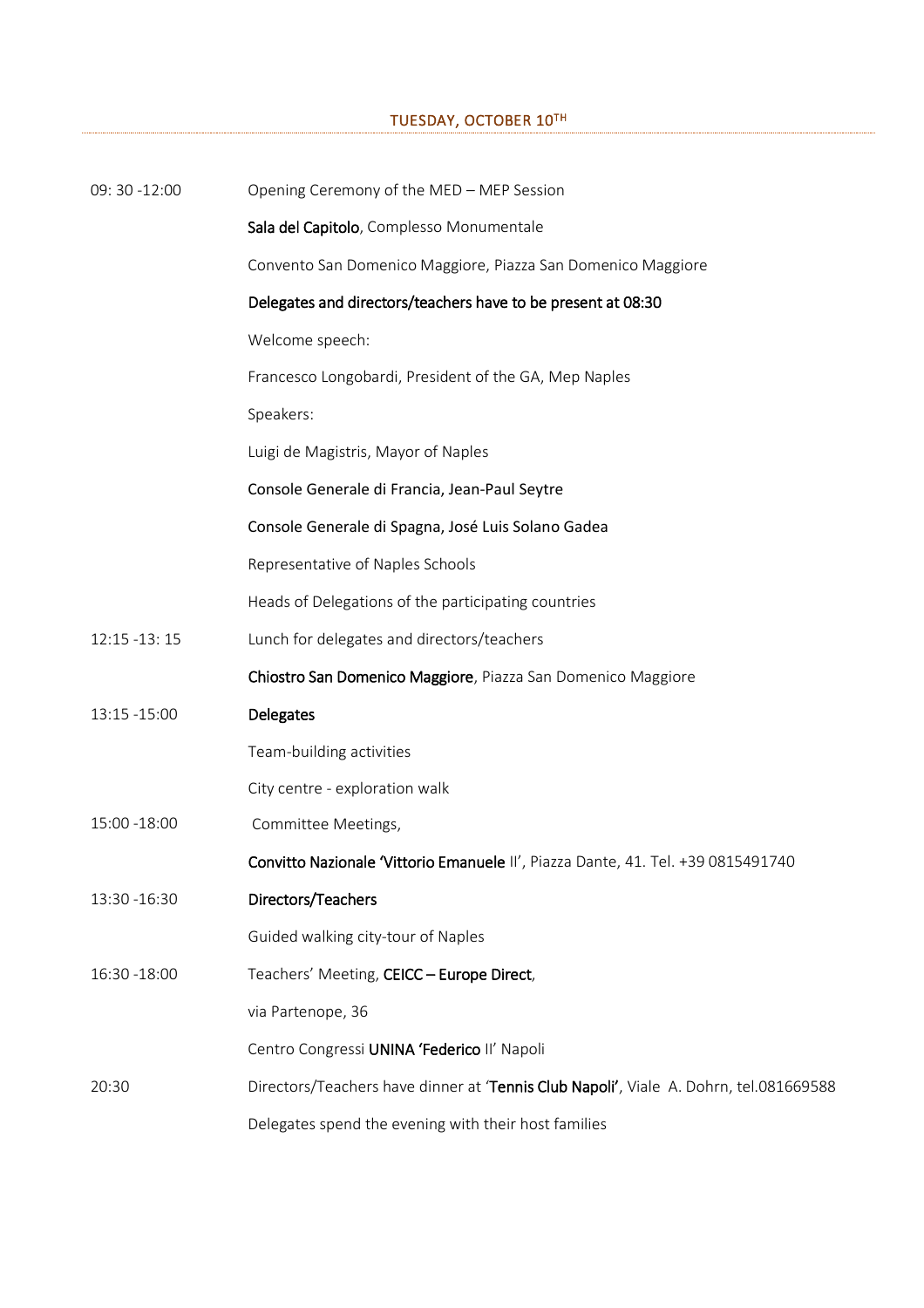#### WEDNESDAY, OCTOBER 11TH

| $08:30 - 17:00$ | Committee Meetings - Liceo Scientifico T.L.Caro,, via Manzoni 53, tel.0817144396        |
|-----------------|-----------------------------------------------------------------------------------------|
| $12:00 - 13:00$ | <b>Delegates</b>                                                                        |
|                 | Lunch and drinks will be offered by the Liceo Scientifico T.L.Caro                      |
| $08:00 - 12:30$ | Directors/Teachers                                                                      |
|                 | Trip to <b>Caserta Royal Palace</b> / Departure from the hotel                          |
| $13:15 - 14:00$ | Lunch at 'Vitto Pitagorico', Piazza Museo Nazionale, 19                                 |
| 14:00-16:30     | Guided visit to the National Archaeological Museum,<br>Piazza Museo Nazionale, Naples   |
| $17:00 - 18:30$ | Approval Panel, printing of resolutions<br>Liceo Scientifico T. L. Caro, via Manzoni 53 |
|                 | Delegates spend the evening with their host families                                    |
| 20:30           | Teachers have dinner on their own                                                       |

## THURSDAY, OCTOBER 12TH

| 09:30 - 12:00   | Delegates and Directors/Teachers                                                         |
|-----------------|------------------------------------------------------------------------------------------|
|                 | Delegation meetings: various places and coffee bars in the city                          |
| $12:30 - 14:00$ | Delegates and Directors/Teachers have lunch in a pizzeria                                |
|                 | 'Rossopomodoro', via Partenope.                                                          |
| 14:15           | Bus to UNINA, Polo Tecnologico, San Giovanni a Teduccio<br>meeting point Piazza Vittoria |
| $15:00 - 16:00$ | Lobbying and visit to the 'Developers' Academy' APPLE-UNINA                              |
| 16:30 - 18:30   | Cultural Event: Polo Tecnologico, San Giovanni a Teduccio                                |
|                 | Università degli Studi di Napoli, Federico II                                            |
|                 | San Carlo Youth Choir, Director Mr. Carlo Morelli                                        |
|                 | Presentations by Delegations (If confirmed)                                              |
| 20:30           | Delegates spend the evening and have dinner with their host families                     |
|                 | Directors/Teachers                                                                       |
|                 | Dinner at a traditional restaurant                                                       |